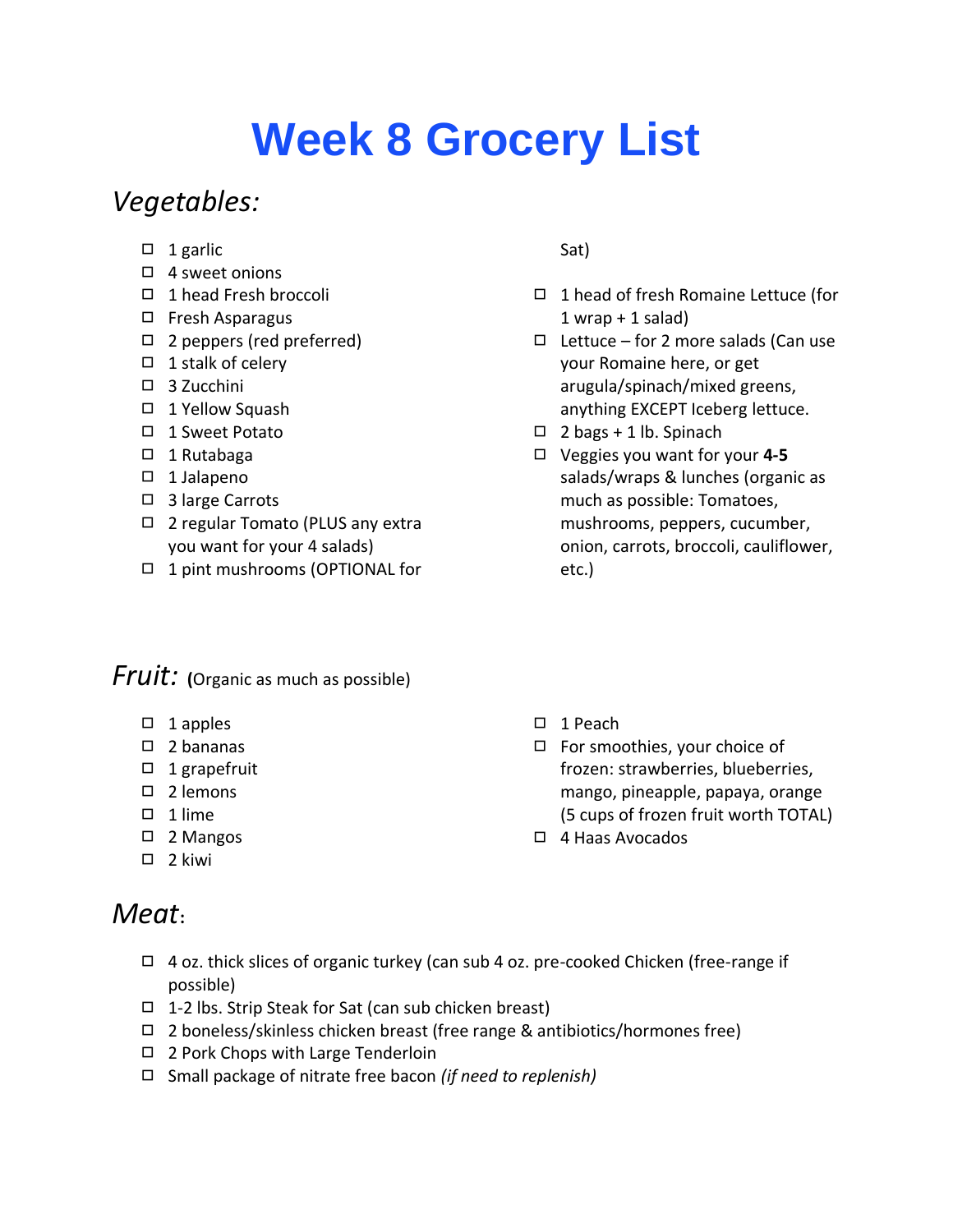# *Fish & Seafood:*

- ◻ 1 Package of Smoked Salmon (4 oz. total)
- ◻ 2 cans Tuna

### *Eggs:*

◻ 1.5 dozen eggs (organic, free range, & hormone/antibiotic free if possible)

#### *Miscellaneous:*

- ◻ 5 oz. PLAIN Greek Yogurt
- ◻ For Choc & Coconut Superfood Shake: Coconut milk OR almond milk, Cacao (raw, unprocessed), goji berries, supergreens (see supplements), coconut butter Coconut milk **OR** Almond Milk *(If need to replenish)*
- ◻ **OPTIONAL for Paleo Mayo** (can sub 1 Tbs. Greek Yogurt instead for Avo Egg Salad): Fresh Basil, Dry Mustard (if you don't already have it), and 1 lemon

# *Spices:*

◻ Cayenne pepper (if you DON'T already have it)

# *Fresh Herbs:*

- ◻ 1 bunch Fresh Dill
- ◻ 1 bunch cilantro (for Salsa this Sun)

### *Supplements:*

◻ 1 Protein Bar

### *Ingredients you should ALREADY have…*

◻ Protein Powder

#### **Replenish your Trail Mix & Protein Bars as necessary:**